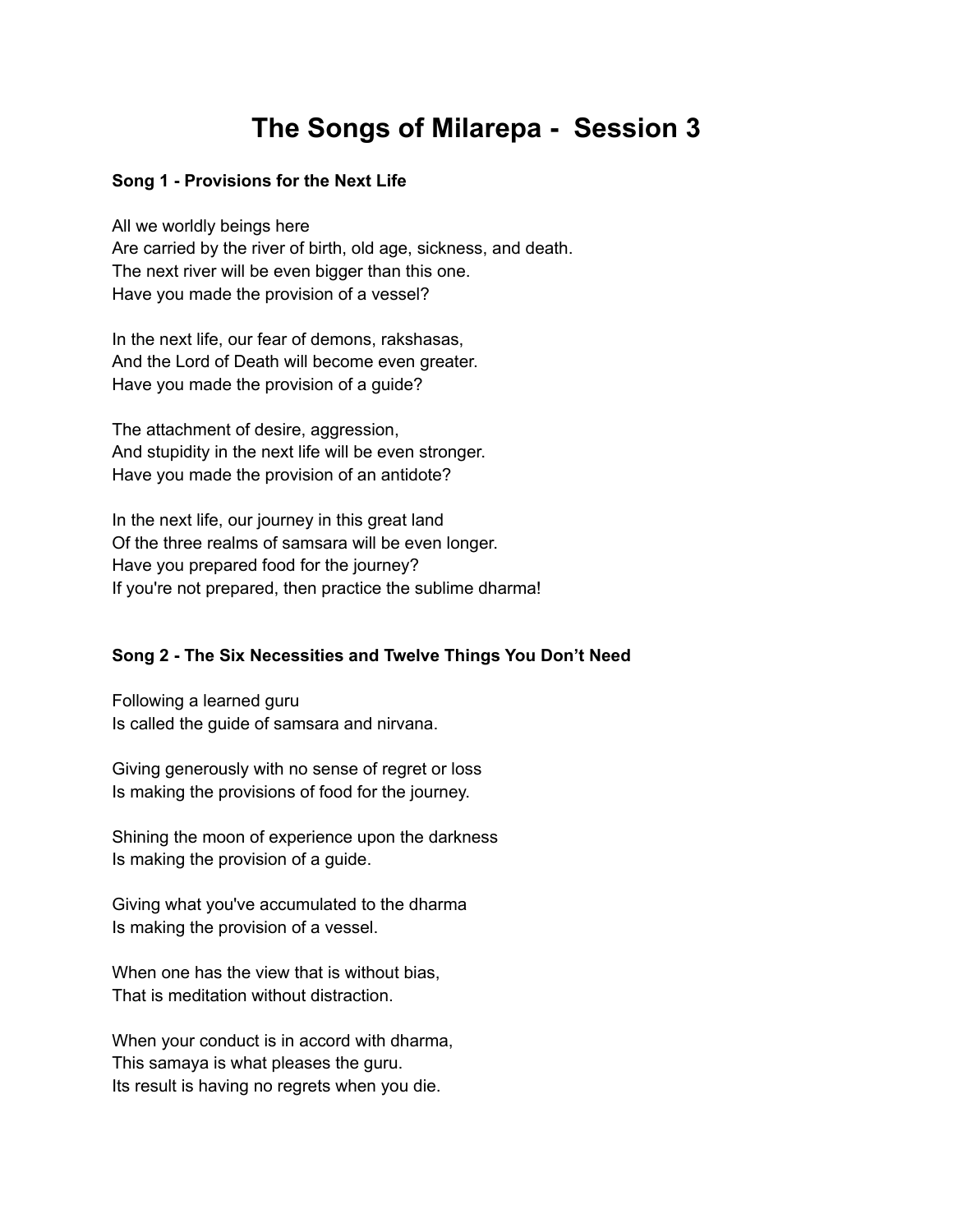Friends, benefactors, and disciples, these three: This yogi has little need for them. You worldly ones do have a need.

Obeisance, honorifics, and hypocrisy, these three: This yogi has little need for them; A person with the eight concerns has a need.

Material things, belongings, and busyness, these three: This yogi has little need for them. That's something one who wishes for fame would need.

Washing, hygiene, and concepts, these three: This yogi has little need for them. These are something that young ones need.

These are called the "Twelve Things You Don't Need"; They're not everyone's cup of tea. This boasting of a repa yogi, You who've gathered here, keep it in mind. If you want to be happy, then practice the genuine dharma. If you're disillusioned with busyness, keep to solitary places. If you have great perseverance, stay all alone. If you wish for enlightenment, develop endurance in meditation, And you'll certainly be victorious over the four enemy maras.

## **Song 3 - Nine Precious Things so Difficult to Attain**

Getting this human birth with the freedoms and resources Where one is free of the eight freedomless states is difficult.

Having let go of the mundane happiness of this life, To make the freedoms and resources meaningful is difficult.

Having seen the faults of samsara, To accomplish the state of nirvana is difficult.

Even if someone should practice genuine dharma, To gather the perfect conditions is difficult.

To have a guru endowed with compassion Who knows the scriptures, logic, and upadeshas is difficult.